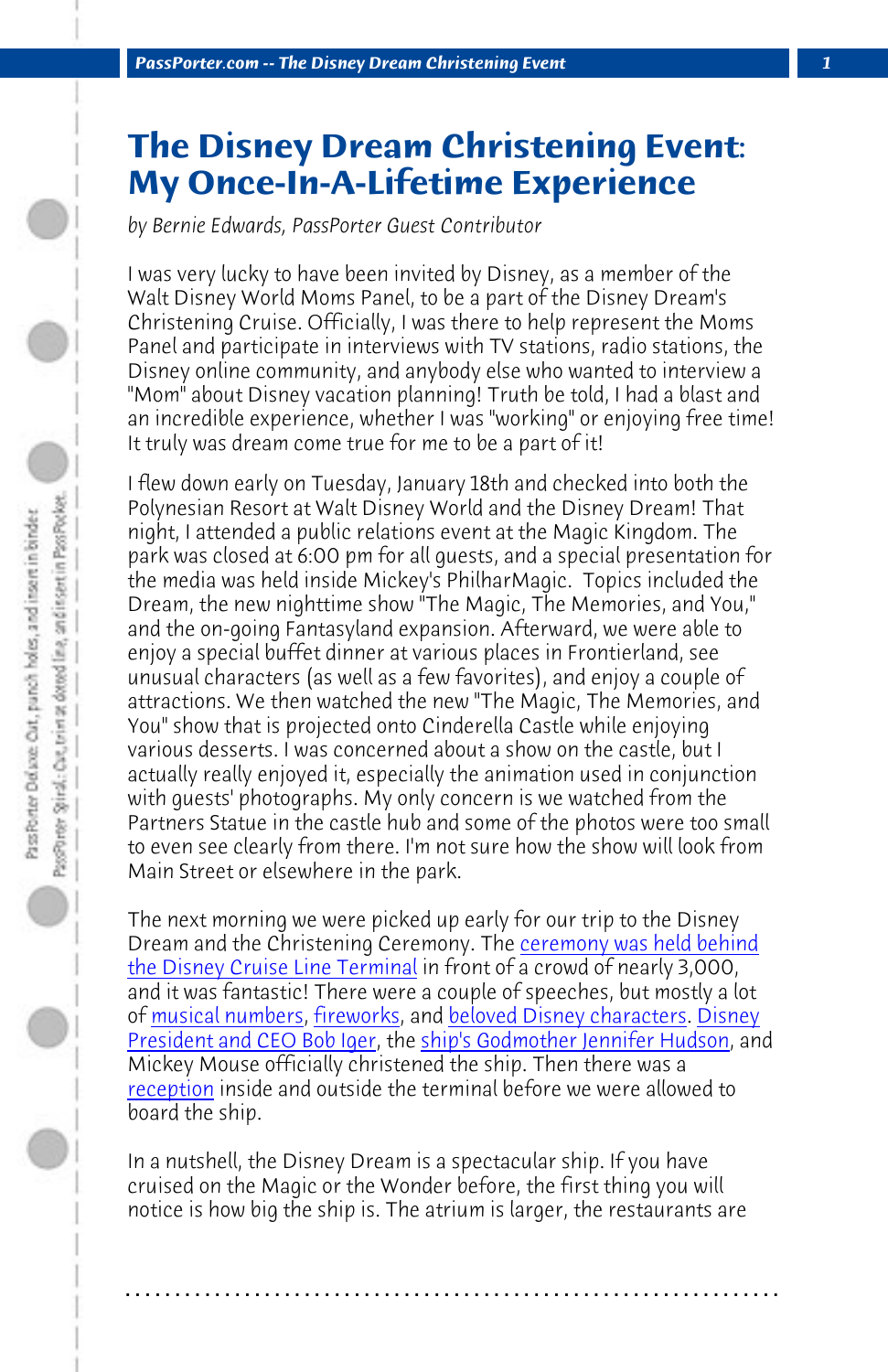larger, the Walt Disney Theatre is larger, the shops are larger, and there are more options in the adult entertainment area. Of course, being a larger ship, there will also be more guests on the Disney Dream!

As a member of the Moms Panel, I was made available for interviews during the two night cruise, but when I wasn't "working," I was exploring the ship and looking out for celebrities, including Whoopi Goldberg, John Stamos, Marlee Matlin, Samantha Brown, Kyle Massey, and some dancers from ABC's Dancing With the Stars. There were also a lot of Disney executives onboard to give interviews.

For this particular cruise, we were able to watch the Golden Mickeys and Disney's Believe in the Walt Disney World Theatre. The Golden Mickeys has been updated to include scenes, music, and characters from Tangled and the Princess and the Frog. It's still a great show for the whole family. I almost skipped it, thinking I've seen the show before. After all, I needed to see the other new things, but I'm so glad I didn't. The new additions were a real treat. However, if you are only going to do one show then the show to see is Disney's Believe. It's an all new show, featuring a nice story, a lot of dance numbers, and great Disney music. Don't miss it!

One of the highlights on the Disney Dream is the AquaDuck, the first water coaster at sea! It is 765 feet long and I really enjoyed it. In fact, I'm embarrassed to say how much I enjoyed it. I only had a few hours to try it, but managed to squeeze in four rides during the day and four at night. The AquaDuck looks fabulous day or night (and the outside is lit up with colorful lights at night), but I think it is much more enjoyable to ride during the day. The view is spectacular from inside the clear tube during the day; at night, however, it is difficult to see out and the ride itself is dark in a couple of places. If you are worried about the thrill factor, don't be! It's a little thrilling in the beginning, especially when you swing out over the edge of the ship, but it's nothing like Crush 'n Cusher at Disney's Typhoon Lagoon. The starboard side of the ride is very tame and very enjoyable. I especially enjoyed taking a good long look at Castway Cay while riding the AquaDuck!

Since the Christening Cruise was so short, I did not get the chance to try, or even visit, a lot of the restaurants. However, I did enjoy dining in Animator's Palate, the Royal Palace, and at Cabanas, the buffet / food court restaurant on deck 11 which has both indoor and outdoor seating. Animator's Palate was a real treat and had a spectacular setting; the restaurant allows interaction with characters from the film Finding Nemo, similar to Turtle Talk with Crush at Epcot. I think families will enjoy it, but I personally preferred the original show on the Magic and Wonder instead. Royal Palace is a beautiful restaurant with elegant

**. . . . . . . . . . . . . . . . . . . . . . . . . . . . . . . . . . . . . . . . . . . . . . . . . . . . . . . . . . . . . . . . . .**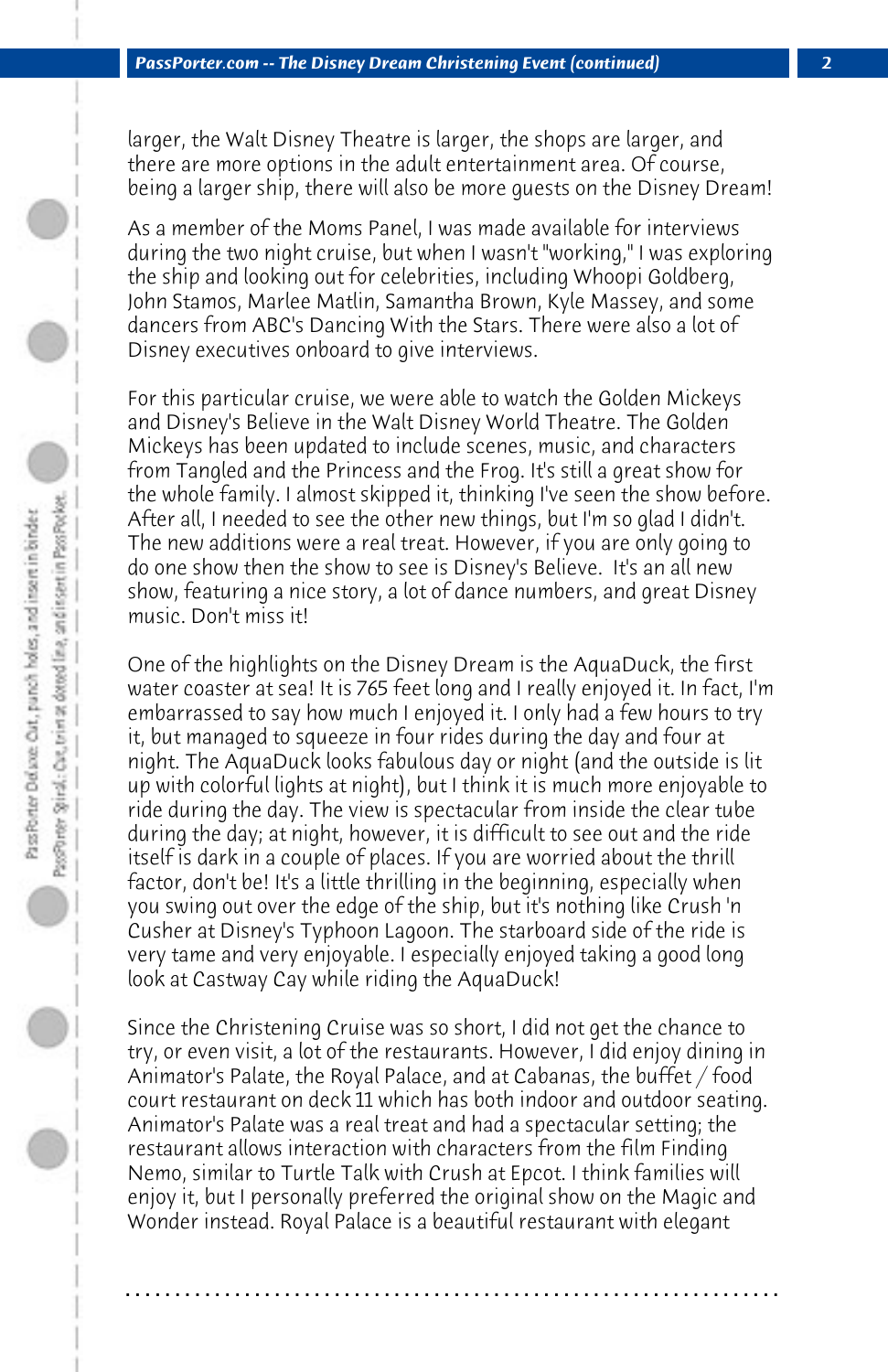*PassPorter.com -- The Disney Dream Christening Event (continued) 3*

crystal chandeliers and marble columns. Princesses wander through the restaurant while dining there!

Due to my particular interview schedule, I was unable to participate in the tours of the staterooms and I missed visiting an inside stateroom with a Magic Porthole. That was one of the things that I really wanted to see for myself, but it just didn't work out. However, I talked to other guests who got a chance to see it and I only heard positive reports! I was given a private tour of the Senses Spa and Salon, and I must point out that it looked wonderful! The spa area is approximately 16,000 square feet and there are 17 private treatment rooms, two private luxury villas, a barber shop for men, rooms reserved for teens and tweens, and a Turkish bath. Through the private tour, I was also able to spend a lot of time in the It's a Small World Nursery, the Oceaneer Club, and Oceaneer Lab. All of these areas for children were fabulous. I especially enjoyed seeing the interactive game floor in the Oceaneer Club; it made we wish I was a young child myself!

Unfortunately, the two-night cruise ended before I could experience everything I wanted. Still, there is no doubt that the Disney Dream is a spectacular ship. However, if you are considering a cruise, don't forget about the Disney Magic and the Disney Wonder. The Magic and Wonder are both fabulous ships and are sailing to new and exciting ports. Everybody is excited about the Dream, but for the near future it [is not visiting new ports of call. I immensely enjoyed being](http://www.passporter.com/articles/disney-dream-christening-event.php) on the Dream for her Christening Cruise. However, my next cruise will be a 7-night Eastern Caribbean cruise on the Magic, and I would absolutely love to do an Alaskan cruise on the Wonder in the future. Rest assured, however, that whatever Disney Cruise Line ship you sail with, you will have a fabulous vacation with memories to last a lifetime.

*About The Author: Bernie Edwards lives in Maryland with his wife and two children. He is an engineer for the National Aeronautics and Space Administration and a member of the Walt Disney World Moms Panel. He enjoys visiting both Walt Disney World and Disneyland, and sailing on the Disney Cruise Line.*

*Article last updated: 01-24-2011*

*View the latest version online at: http://www.passporter.com/articles/disney-dream-christening-event.html*

*Copyright by Bernie Edwards. All rights reserved under International and Pan-American Copyright Conventions. No part of this publication may be stored in a retrieval system or transmitted in any form by any means electronic, mechanical, photocopying, recording,*

**. . . . . . . . . . . . . . . . . . . . . . . . . . . . . . . . . . . . . . . . . . . . . . . . . . . . . . . . . . . . . . . . . .**